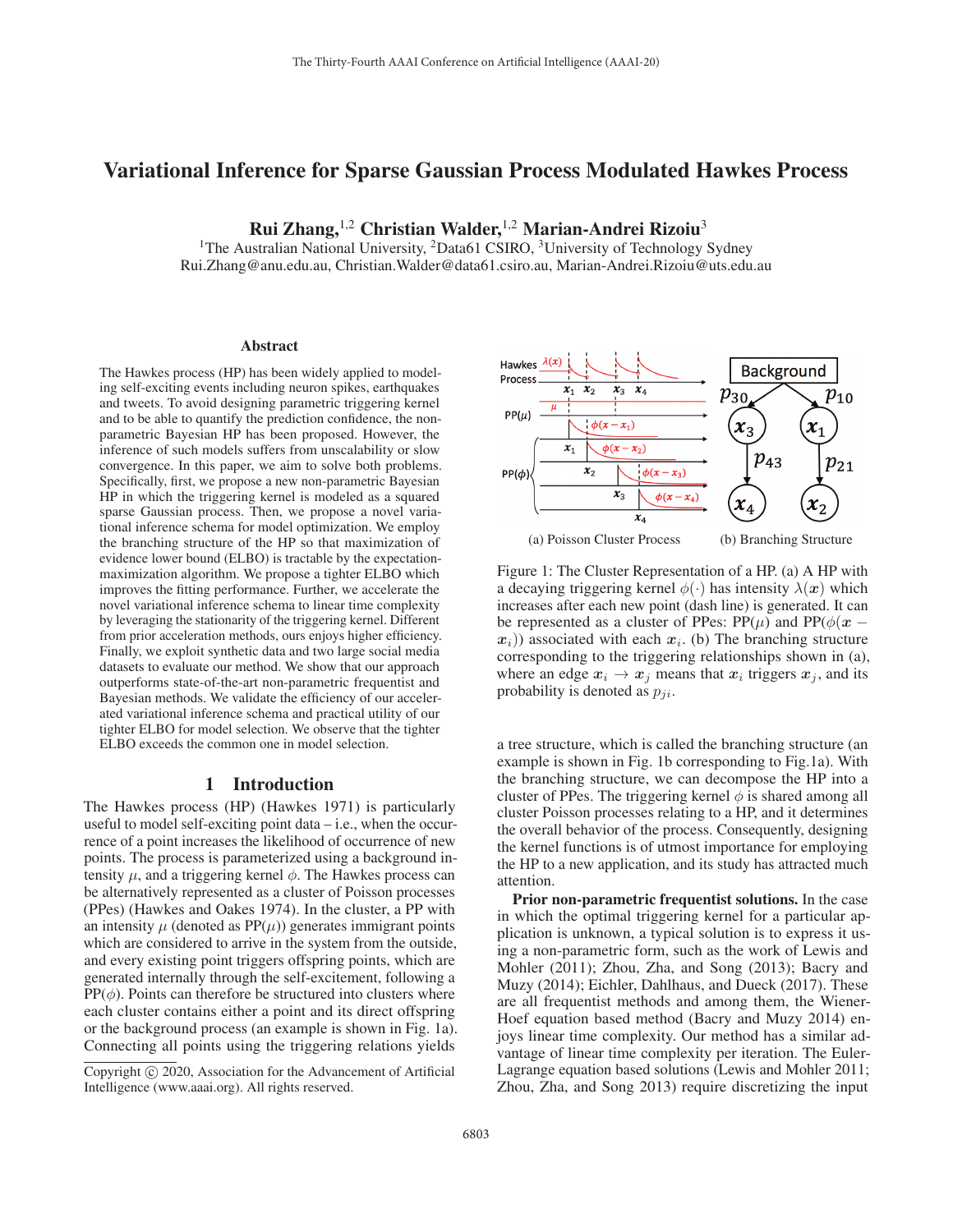domain so they face a problem of poorly scaling with the dimension of the domain. The same problem is also faced by Eichler, Dahlhaus, and Dueck (2017)'s discretization based method. In contrast, our method requires no dixscretization so enjoys scalability with the dimension of the domain.

Prior Bayesian solutions. The Bayesian inference for the HP has also been studied, including the work of Rasmussen (2013); Linderman and Adams (2014); Linderman and Adams (2015). These work require either constructing a parametric triggering kernel (Rasmussen 2013; Linderman and Adams 2014) or discretizing the input domain to scale with the data size (Linderman and Adams 2015). The shortcoming of discretization is just mentioned and to overcome it, Donnet, Rivoirard, and Rousseau (2018) propose a continuous non-parametric Bayesian HP and resort to an unscalable Markov chain Monte Carlo (MCMC) estimator to the posterior distribution. A more recent solution based on Gibbs sampling (Zhang et al. 2019) obtains linear time complexity per iteration by exploiting the HP's branching structure and the stationarity of the triggering kernel similar to the work of Halpin (2012). This approach considers only high-probability triggering relationships in computations for acceleration. However, those relationships are updated in each iteration, which is less efficient than our pre-computing them. Besides, our variational inference schema enjoys faster convergence than that of the Gibbs sampling based method.

Contributions. In this paper, we propose the first sparse Gaussian process modulated HP which employs a novel variational inference schema, enjoys a linear time complexity per iteration and scales to large real world data. Our method is inspired by the variational Bayesian PP (VBPP) (Lloyd et al. 2015) which provides the Bayesian non-parametric inference only for the whole intensity of the HP without for its components: the background intensity  $\mu$  and the triggering kernel  $\phi$ . Thus, the VBPP loses the internal reactions between points, and developing the variational Bayesian non-parametric inference for the HP is non-trivial and more challenging than the VBPP. In this paper, we adapt the VBPP for the HP and term the new approach the variational Bayesian Hawkes process (VBHP). The contributions are summarized:

(1) (Sec.3) We introduce a new Bayesian non-parametric HP which employs a sparse Gaussian process modulated triggering kernel and a Gamma distributed background intensity.

(2) (Sec.3&4) We propose a new variational inference schema for such a model. Specifically, we employ the branching structure of the HP so that maximization of the evidence lower bound (ELBO) is tractable by the expectationmaximization algorithm, and we contribute a tighter ELBO which improves the fitting performance of our model.

(3) (Sec.5) We propose a new acceleration trick based on the stationarity of the triggering kernel. The new trick enjoys higher efficiency than prior methods and accelerates the variational inference schema to linear time complexity per iteration.

(4) (Sec.6) We empirically show that VBHP provides more accurate predictions than state-of-the-art methods on synthetic data and on two large online diffusion datasets. We validate the linear time complexity and faster convergence of our accelerated variational inference schema compared to

the Gibbs sampling method, and the practical utility of our tighter ELBO for model selection, which outperforms the common one in model selection.

## 2 Prerequisite

In this section, we review the Hawkes process, the variational inference and its application to the Poisson process.

## 2.1 Hawkes Process (HP)

The HP (Hawkes 1971) is a self-exciting point process, in which the occurrence of a point increases the arrival rate  $\lambda(\cdot)$ , a.k.a. the (conditional) intensity, of new points. Given a set of time-ordered points  $\mathcal{D} = \{x_i\}_{i=1}^N, x_i \in \mathbb{R}^R$ , the intensity at *x* conditioned on given points is written as: at *x* conditioned on given points is written as:

$$
\lambda(\boldsymbol{x}) = \mu + \sum_{\boldsymbol{x}_i < \boldsymbol{x}} \phi(\boldsymbol{x} - \boldsymbol{x}_i),
$$

where  $\mu > 0$  is a constant background intensity, and  $\phi$ :  $\mathbb{R}^R \to [0, \infty)$  is the triggering kernel.

We are particularly interested in the branching structure of the HP. As introduced in Sec.1, each point  $x_i$  has a parent that we represent by a one-hot vector  $b_i = [b_{i0}, b_{i1}, \dots, b_{i,i-1}]^T$ :<br>each element  $b_{i,i}$  is binary  $b_{i,i} = 1$  represents that  $x_i$  is each element  $b_{ij}$  is binary,  $b_{ij} = 1$  represents that  $x_i$  is triggered by  $x_i$  ( $0 \le i \le i-1$   $x_0$ ; the background) and triggered by  $x_j$  ( $0 \le j \le i - 1$ ,  $x_0$ : the background), and  $\sum_{j=0}^{i-1} b_{ij} = 1$ . A branching structure *B* is a set of  $b_i$ , namely  $B = \{b_i\}_{i=1}^N$ , and if the probability of  $b_{ij} = 1$  is defined as  $p_{ij} = n(h_{ij} = 1)$ , the probability of *B* can be expressed as  $p_{ij} \equiv p(b_{ij} = 1)$ , the probability of B can be expressed as  $p(B) = \prod_{i=1}^{N} \prod_{j=0}^{i-1} p_{ij}^{b_{ij}}$ . Since  $b_i$  is a one-hot vector, there is  $\sum_{j=0}^{i-1} p_{ij} = 1$  for all *i*.<br>Given both  $\mathcal{D}$  and a bi

Given both  $D$  and a branching structure  $B$ , the log likelihood of  $\mu$  and  $\phi$  becomes a sum of log likelihoods of PPes. With B, the HP  $D$  can be decomposed into  $PP(\mu)$ and  $\{PP(\phi(\mathbf{x}-\mathbf{x}_i))\}_{i=1}^N$ . The data domain of  $PP(\mu)$  equals that of the HP which we denote  $\tau$  and we denote the data that of the HP, which we denote  $\mathcal{T}$ , and we denote the data domain of PP( $\phi(\mathbf{x} - \mathbf{x}_i)$ ) by  $\mathcal{T}_i \subset \mathcal{T}$ . As a result, the log likelihood  $\log p(D, B | \mu, \phi)$  is expressed as:

$$
\log p(\mathcal{D}, B | \mu, \phi) =
$$
  

$$
\sum_{i=1}^{N} \left( \sum_{j=1}^{i-1} b_{ij} \log \phi_{ij} + b_{i0} \log \mu \right) - \sum_{i=1}^{N} \int_{\mathcal{T}_i} \phi - \mu |\mathcal{T}|, \quad (1)
$$

where  $|\mathcal{T}| \equiv \int_{\mathcal{T}} 1 \, dx$ ,  $\phi_{ij} \equiv \phi(x_i - x_j)$  and  $\int_{\mathcal{T}_i} \phi \equiv \int_{-\infty}^{\infty} \phi(x_i) \, dx$ . Throughout this paper, we simplify the integra- $\int_{\mathcal{T}_i} \phi(\mathbf{x}) \, d\mathbf{x}$ . Throughout this paper, we simplify the integration by omitting the integration variable, which is  $x$  unless otherwise specified. This work is developed based on the univariate HP. However, it can be extended to be multivariate following the same procedure.

#### 2.2 Variational Inference (VI)

Consider the latent variable model  $p(x, z | \theta)$  where *x* and *z* are the data and the latent variables respectively. The variational approach introduces a variational distribution to approximate the posterior distribution  $q(z|\theta') \approx p(z|x, \theta)$  and maximizes a lower bound of the log-likelihood, which can maximizes a lower bound of the log-likelihood, which can be derived from the non-negative gap perspective:

 $\log p(\boldsymbol{x}|\boldsymbol{\theta})$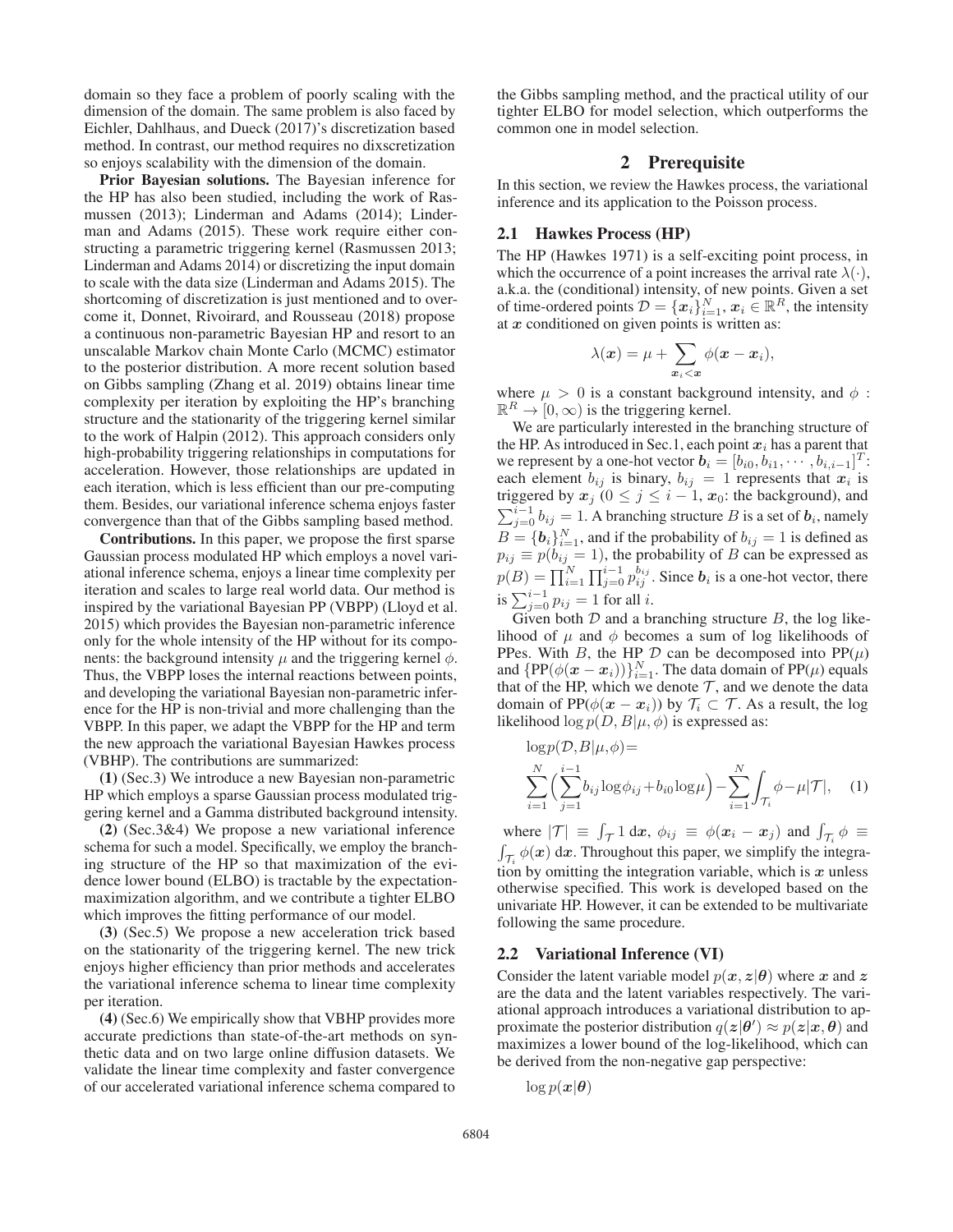Table 1: Notations

| <b>VBHP</b>                                                                                                                                                                                                                                                                                                                         | <b>VBPP</b>                                                    | VI               |
|-------------------------------------------------------------------------------------------------------------------------------------------------------------------------------------------------------------------------------------------------------------------------------------------------------------------------------------|----------------------------------------------------------------|------------------|
| $\mathcal{D} \equiv \{x_n\}_{n=1}^N$                                                                                                                                                                                                                                                                                                | $\mathcal{D} \equiv \{x_n\}_{n=1}^N$                           | $\boldsymbol{x}$ |
| $B$ , $\mu$ , $f$ , $\boldsymbol{u}$                                                                                                                                                                                                                                                                                                | f.u                                                            | $\boldsymbol{z}$ |
| $k_0, c_0, {\alpha_i}_{i=1}^R, \gamma$<br>$k, c, m, S, {\alpha_i}_{i=1}^R, \gamma,$                                                                                                                                                                                                                                                 | $\{\alpha_i\}_{i=1}^R, \gamma$                                 | θ                |
| $\{\{q_{ij}\}_{i=0}^{i-1}\}_{i=1}^N$                                                                                                                                                                                                                                                                                                | $\boldsymbol{m}, \boldsymbol{S}, \{\alpha_i\}_{i=1}^R, \gamma$ | $\theta'$        |
| $= \log \frac{p(x, z   \theta)}{q(z   \theta')} - \log \frac{p(z   x, \theta)}{q(z   \theta')}$<br>$= \mathbb{E}_{q(\boldsymbol{z} \boldsymbol{\theta}')} \left[ \log p(\boldsymbol{x} \boldsymbol{z}, \boldsymbol{\theta}) \right] - \mathrm{KL}(q(\boldsymbol{z} \boldsymbol{\theta}')    p(\boldsymbol{z} \boldsymbol{\theta}))$ |                                                                |                  |
| reconstruction term                                                                                                                                                                                                                                                                                                                 | regularisation term                                            |                  |
|                                                                                                                                                                                                                                                                                                                                     | $\equiv$ CELBO $(q(z), p(x z), p(z))$                          |                  |
| + KL $(q(z \theta')  p(z x,\theta))$                                                                                                                                                                                                                                                                                                |                                                                |                  |
| intractable (non-negative) gap                                                                                                                                                                                                                                                                                                      |                                                                |                  |
| $\geq$ CELBO( $q(z), p(x z), p(z)$ ),                                                                                                                                                                                                                                                                                               |                                                                |                  |
| where we omit $\theta$ and $\theta'$ in conditions. We term this the                                                                                                                                                                                                                                                                |                                                                |                  |

Common ELBO (CELBO) to differentiate with our tighter ELBO of Sec.4. For notational convenience, we will often omit conditioning on  $\theta$  and  $\theta'$  hereinafter. Optimizing the CELBO w.r.t. θ<sup>'</sup> balances between the reconstruction error and the Kullback-Leibler (KL) divergence from the prior. Generally, the conditional  $p(x|z)$  is known, so is the prior. Thus, for an appropriate choice of  $q$ , it is easier to work with this lower bound than with the intractable posterior  $p(z|x)$ . We also see that, due to the form of the intractable gap, if q is from a distribution family containing elements close to the true unknown posterior, then  $q$  will be close to the true posterior when the CELBO is close to the true likelihood. An alternative derivation applies Jensen's inequality (Jordan et al. 1999).

#### 2.3 Variational Bayesian Poisson Process (VBPP)

VBPP (Lloyd et al. 2015) applies the VI to the Bayesian Poisson process, which exploits the sparse Gaussian process (GP) to model the Poisson intensity. Specifically, VBPP uses a squared link function to map a sparse GP distributed function f to the Poisson intensity  $\lambda(x) = f^2(x)$ . The sparse GP employs the ARD kernel:

$$
K(\boldsymbol{x}, \boldsymbol{x}') \equiv \gamma \prod_{r=1}^{R} \exp\left(-\frac{(x_r - x'_r)^2}{2\alpha_r}\right)
$$

where  $\gamma$  and  $\{\alpha_r\}_{r=1}^R$  are GP hyper-parameters. Let  $\boldsymbol{u} \equiv$  $(f(z_1), f(z_2), \cdots, f(z_M))$  where  $z_i$  are inducing points. The prior and the approximate posterior distributions of *u* are Gaussian distributions  $p(u) = \mathcal{N}(u|0, K_{zz})$  and  $q(u) = \mathcal{N}(u|m, S)$  where m and S are the mean vector and the covariance matrix respectively. Note both *u* and f employ zero mean priors. Notations of VBPP are connected with those of VI (Sec. 2.2) in Table 1.

Importantly, the variational joint distribution of f and *u* uses the exact conditional distribution  $p(f|\boldsymbol{u})$ , i.e.,

$$
q(f, \mathbf{u}) \equiv p(f|\mathbf{u})q(\mathbf{u}) \tag{3}
$$

.

which in turn leads to the posterior GP:

$$
q(f) = \mathcal{N}(f|\nu, \Sigma),
$$
  
\n
$$
\nu(\mathbf{x}) \equiv \mathbf{K}_{xz} \mathbf{K}_{zz}^{-1} \mathbf{m},
$$
  
\n
$$
\Sigma(\mathbf{x}, \mathbf{x}') \equiv \mathbf{K}_{xx'} + \mathbf{K}_{xz} \mathbf{K}_{zz}^{-1} (\mathbf{S} \mathbf{K}_{zz}^{-1} - I) \mathbf{K}_{zx'}.
$$
\n(4)

Then, the CELBO is obtained by using Eqn.(2):

$$
\text{CELBO}(q(f, \mathbf{u}), p(\mathcal{D}|f, \mathbf{u}), p(f, \mathbf{u}))
$$
  
=  $\mathbb{E}_{q(f)}[\log p(\mathcal{D}|f)] - \text{KL}(q(\mathbf{u})||p(\mathbf{u})).$ 

Note that the second term is the KL divergence between two multivariate Gaussian distributions, so is available in closed form. The first term turns out to be the expectation w.r.t.  $q(f)$ <br>of the log likelihood log  $q(\mathcal{D}(f)) \sum_{k=1}^{N} \log f^2(\mathcal{D}(k))$  for  $f^2$ of the log-likelihood  $\log p(\mathcal{D}|f) = \sum_{i=1}^{N} \log f^2(\mathbf{x}_i) - \int_{\mathcal{T}} f^2$ .<br>The expectation of the integral part is relatively straight-The expectation of the integral part is relatively straightforward to compute and the expectation of the other (datadependent) part is available in almost closed-form with a hyper-geometric function.

## 3 Variational Bayesian Hawkes Process

## 3.1 Notations

To extend VBPP to HP, we introduce two more variables: the background intensity  $\mu$  and the branching structure  $B$ , defined in Sec.2.1. We assume that the prior distribution of  $\mu$  is a Gamma distribution  $p(\mu) = \text{Gamma}(\mu | k_0, c_0)^1$  and the posterior distribution is approximated by another Gamma distribution  $q(\mu) = \text{Gamma}(\mu|k, c)$ . For  $B = \{b_i\}_{i=1}^N$  given  $D = \{x_i\}_{i=1}^N$  we assume the variational posterior  $b_i$ .  $\mathcal{D} = \{x_i\}_{i=1}^N$ , we assume the variational posterior  $b_{ij}$ ,  $j = 0 \cdots i-1$  have a categorical distribution:  $a_{ij} = a(b_{ij} = a)$  $0, \dots, i-1$ , have a categorical distribution:  $q_{ij} = q(b_{ij})$ 1) and  $\sum_{j=0}^{i-1} q_{ij} = 1$ , and thus, the variational posterior probability of B is expressed as: probability of  $B$  is expressed as:

$$
q(B) = \prod_{i=1}^{N} \prod_{j=0}^{i-1} q_{ij}^{b_{ij}}.
$$
 (5)

The same squared link function is adopted for the triggering kernel  $\phi(x) = f^2(x)$ , so are the priors for f and *u*, namely  $\mathcal{N}(f|\mathbf{0}, \mathbf{K}_{xx})$  and  $\mathcal{N}(u|\mathbf{0}, \mathbf{K}_{zz})$ . More link functions such as  $\exp(.)$  are discussed by Lloyd et al. (2015) tions such as  $\exp(\cdot)$  are discussed by Lloyd et al. (2015). Moreover, we use the same variational joint posterior on  $f$ and *u* as Eqn.(3). Consequently, we complete the variational joint distribution on all latent variables as below:

$$
q(B,\mu,f,\mathbf{u})\equiv q(B)q(\mu)p(f|\mathbf{u})q(\mathbf{u}),\qquad(6)
$$

and notations of VBHP are summarized in Table 1.

#### 3.2 CELBO

Based on Eqn. $(2)$ & $(6)$ , we obtain the CELBO for VBHP (see details in A.1 of the appendix (App. 2019)):

$$
\begin{aligned}\n\text{CELBO}(q(B, \mu, f, \mathbf{u}), p(\mathcal{D}|B, \mu, f, \mathbf{u}), p(B, \mu, f, \mathbf{u})) \\
&= \mathbb{E}_{q(B, \mu, f)} \left[ \log p(\mathcal{D}, B | f, \mu) \right] + H_B \\
&\text{Data Dependent Expectation (DDE)}\n\end{aligned}
$$

$$
{}^{1}\text{Gamma}(\mu|k_0, c_0) = \frac{1}{\Gamma(k_0)c_0^k} \mu^{k_0 - 1} e^{-x/c_0}
$$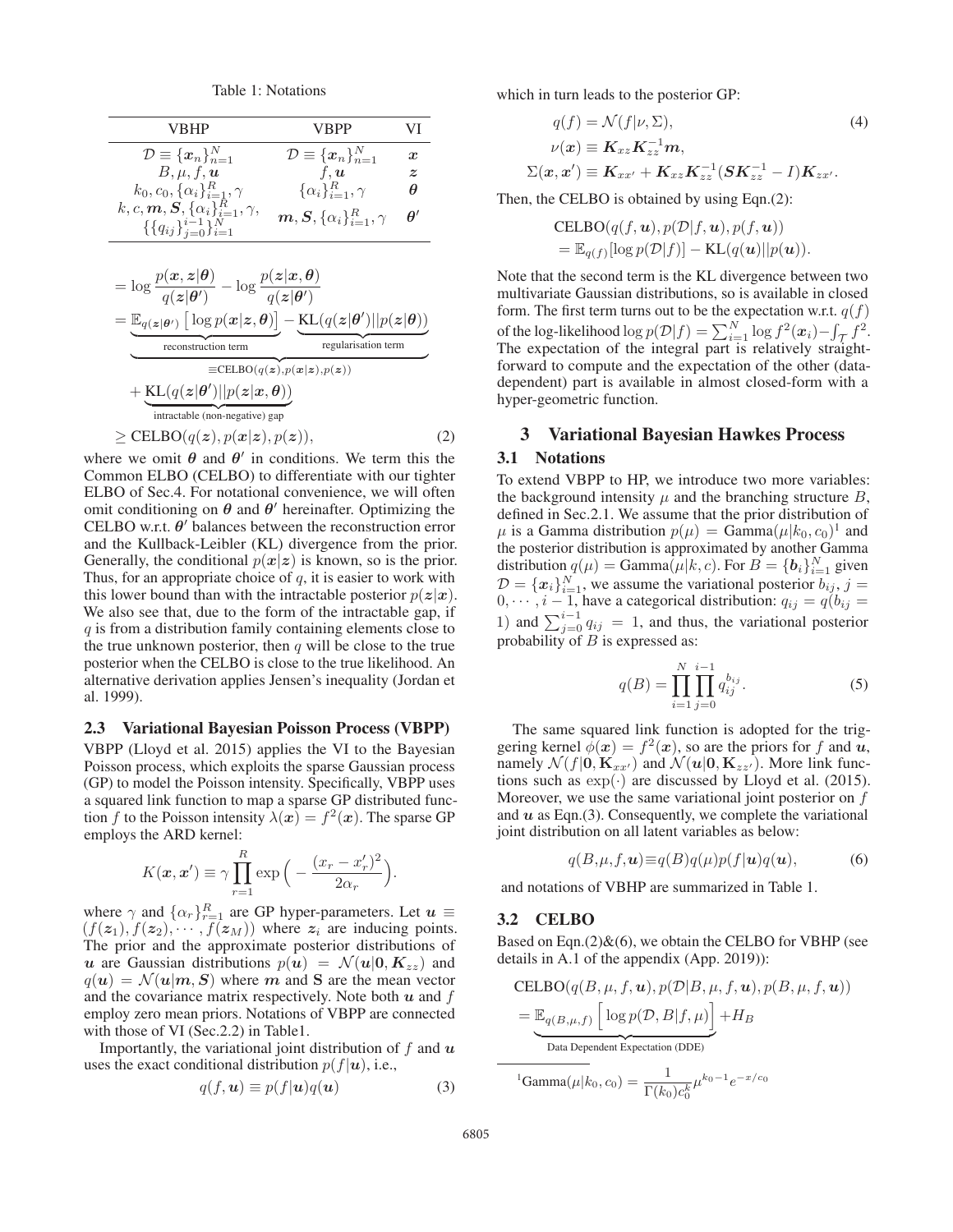$$
-KL(q(\mu)||p(\mu)) - KL(q(\boldsymbol{u})||p(\boldsymbol{u})). \tag{7}
$$

where  $H_B = -\sum_{i=1}^{N} \sum_{j=0}^{i-1} q_{ij} \log q_{ij}$  is the entropy of the variational posterior R. The KI, terms are between gamma variational posterior  $B$ . The KL terms are between gamma and Gaussian distributions for which closed forms are provided in A.2 of the appendix (App. 2019).

### 3.3 Data Dependent Expectation

Now, we are left with the problem of computing the data dependent expectation (DDE) in Eqn.(7). The DDE is w.r.t. the variational posterior probability  $q(B, \mu, f)$ . From Eqn.(6),  $q(B, \mu, f) = \int q(B, \mu, f, \mathbf{u}) \, d\mathbf{u} = q(B)q(\mu)q(f)$  and  $q(f)$ is identical to Eqn.(4). As a result, we can compute the DDE w.r.t.  $q(B)$  first, and then w.r.t.  $q(\mu)$  and  $q(f)$ .<br>**Expectation w.r.t.**  $q(B)$ . From Eqn. (1) we

**Expectation w.r.t.**  $q(B)$ . From Eqn.(1), we easily obtain  $r_n(D \mid B \mid f \mid \mu)$  by replacing  $\phi$  with  $f^2$  whereupon it is  $\log p(\mathcal{D}, B | f, \mu)$  by replacing  $\phi$  with  $f^2$ , whereupon it is clear that only  $h_{ij}$  in  $\log p(\mathcal{D}, B | f, \mu)$  is dependent on  $B$ clear that only  $b_{ij}$  in  $\log p(\mathcal{D}, B | f, \mu)$  is dependent on B. Therefore,  $\mathbb{E}_{q(B)}[\log p(\mathcal{D}, B | f, \mu)]$  is computed as:

$$
\mathbb{E}_{q(B)}[\log p(\mathcal{D}, B | f, \mu)]
$$
  
=
$$
\sum_{i=1}^{N} \left( \sum_{j=1}^{i-1} q_{ij} \log f_{ij}^{2} + q_{i0} \log \mu \right) - \sum_{i=1}^{N} \int_{\mathcal{T}_{i}} f^{2} - \mu |\mathcal{T}|
$$

where  $f_{ij} \equiv f(\boldsymbol{x}_i - \boldsymbol{x}_j)$ .

Expectation w.r.t.  $q(f)$  and  $q(\mu)$ . We compute the expectation w.r.t.  $q(f)$  and  $q(\mu)$  by exploiting the expectation and the log expectation of the Gamma distribution:  $\mathbb{E}_{q(\mu)}(\mu) = kc$  and  $\mathbb{E}_{q(\mu)}(\log(\mu)) = \psi(k) + \log c$ , and also the property  $\mathbb{E}(x^2) = \mathbb{E}(x)^2 + \text{Var}(x)$ :

$$
DDE = \sum_{i=1}^{N} \Big[ \sum_{j=1}^{i-1} q_{ij} \mathbb{E}_{q(f)} (\log f_{ij}^2) + q_{i0} (\psi(k) + \log c) - \int_{\mathcal{T}_i} \mathbb{E}_{q(f)}^2 (f) - \int_{\mathcal{T}_i} \text{Var}_{q(f)} (f) \Big] - kc | \mathcal{T} |,
$$

where  $\psi$  is the Digamma function. We provide closed form expressions for  $\int_{\mathcal{T}_1} \mathbb{E}^2_{q(f)}(f)$  and  $\int_{\mathcal{T}_1} \text{Var}_{q(f)}(f)$  in A.3 of the appendix (App. 2019). As in VBPP,  $\mathbb{E}_{q(f)}(\log f_{ij}^2) =$ <br>  $\widetilde{q}(q^2 + (qN-1)) \cdot 1 \cdot (N-1) \cdot (N-1) \cdot (N-1) \cdot (N-1) \cdot (N-1) \cdot (N-1) \cdot (N-1) \cdot (N-1) \cdot (N-1) \cdot (N-1) \cdot (N-1) \cdot (N-1) \cdot (N-1) \cdot (N-1) \cdot (N-1) \cdot (N-1) \cdot (N-1) \cdot (N-1) \cdot (N-1) \cdot (N -\tilde{G}(-\nu_{ij}^2/(2\Sigma_{ij}))+\log(\Sigma_{ij}/2)-C$  is available in the closed<br>form with a hyper geometric function, where  $\nu_{ij} = \nu(x_i$ form with a hyper-geometric function, where  $\nu_{ij} = \nu(x_i$  $x_j$ ),  $\Sigma_{ij} = \Sigma(x_i - x_j, x_i - x_j)$  ( $\nu$  and  $\Sigma$  are defined in<br>Fan (4))  $C \approx 0.57721566$  is the Fuler-Mascheroni constant Eqn.(4)),  $C \approx 0.57721566$  is the Euler-Mascheroni constant and  $\widetilde{G}$  is defined as  $\widetilde{G}(z) = {}_1F_1^{(1,0,0)}(0,1/2,z)$ , i.e., the partial derivative of the confluent hyper-geometric function partial derivative of the confluent hyper-geometric function  $1F_1$  w.r.t. the first argument. We compute G using the method of Ancarani and Gasaneo (2008) and implement  $\tilde{G}$  and  $\tilde{G}'$ <br>by linear internalation of a looking table (see a dame in the by linear interpolation of a lookup table (see a demo in the supplementary material).

#### 3.4 Predictive Distribution of  $\phi$

The predictive distribution of  $f(x)$  depends on the posterior **u**. We assume that the optimal variational distribution of **u** approximates the true posterior distribution, namely  $q(\mathbf{u}|\mathcal{D}, \mathbf{\theta}^{*}) = \mathcal{N}(\mathbf{u}|\mathbf{m}^{*}, \mathbf{S}^{*}) \approx p(\mathbf{u}|\mathcal{D}, \mathbf{\theta})$ . Therefore, there is  $q(f|\mathcal{D}, \mathbf{\theta}^{*}) \approx p(f|\mathcal{D}, \mathbf{\theta})$  i.e., the approximate predicis  $q(f|\mathcal{D}, \theta^*| \approx p(f|\mathcal{D}, \theta))$ , i.e., the approximate predic-<br>tive  $f(\tilde{\mathbf{x}}) \approx \mathcal{N}(\mathbf{K}_r, \mathbf{K}^{-1}\mathbf{m}^*, \mathbf{K}_r = \mathbf{K}_r, \mathbf{K}^{-1}\mathbf{K}_r +$ tive  $f(\tilde{x}) \sim \mathcal{N}(K_{\tilde{x}z}K_{zz}^{-1}m^*, K_{\tilde{x}\tilde{x}} - K_{\tilde{x}z}K_{zz}^{-1}K_{z\tilde{x}} +$ 

 $K_{\tilde{x}z}K_{zz'}^{-1}S^*K_{zz'}^{-1}K_{z\tilde{x}} \equiv \mathcal{N}(\tilde{\nu}, \tilde{\sigma}^2)$ . Given the relation  $\phi =$ <br> $f^2$  it is straightforward to derive the corresponding  $\phi(\tilde{x})$ f<sup>2</sup>, it is straightforward to derive the corresponding  $\phi(\tilde{x}) \sim$ Gamma $(\tilde{k}, \tilde{c})$  where the shape  $\tilde{k} = (\tilde{\nu}^2 + \tilde{\sigma}^2)^2/[\tilde{2}\tilde{\sigma}^2(2\tilde{\nu}^2 + \tilde{\sigma}^2)]$  and the scale  $\tilde{c} = 2\tilde{\sigma}^2(2\tilde{\nu}^2 + \tilde{\sigma}^2)/( \tilde{\nu}^2 + \tilde{\sigma}^2)$  $(\tilde{\sigma}^2)$ ] and the scale  $\tilde{c} = 2\tilde{\sigma}^2(2\tilde{\nu}^2 + \tilde{\sigma}^2)/(\tilde{\nu}^2 + \tilde{\sigma}^2)$ .

#### 4 New Variational Inference Schema

We now propose a new variational inference (VI) schema which uses a tighter ELBO than the common one, *i.e.*

Theorem 1. *For VBHP, there is a tighter ELBO*

$$
\underbrace{\mathbb{E}_{q(B,\mu,f)}\left[\log p(\mathcal{D},B|f,\mu)\right]+H_B}_{\equiv\text{TELBO}}\leq\log p(\mathcal{D}).
$$

*Remark.* TELBO is tighter because it is equivalent to the CELBO (Eqn.(7)) except without subtracting non-negative KL divergences over  $\mu$  and **u**. Other graphical models such as the variational Gaussian mixture model (Attias 1999) have a similar TELBO. Later on, we propose a new VI schema based on the TELBO.

*Proof.* With the variational posterior probability of the branching structure  $q(B)$  defined in Eqn.(5) and through the Jensen's inequality, we have:

$$
\log p(\mathcal{D}) \ge \sum_{B} q(B) \log p(\mathcal{D}, B) + H_B, \tag{8}
$$

where  $H_B$  is the entropy of B defined in Eqn.(7). The term  $\sum_B q(B) \log p(D, B)$  can be understood as follows. Consider that infinite branching structures are drawn from  $q(B)$ sider that infinite branching structures are drawn from  $q(B)$ independently, say  ${B_i}_{i=1}^{\infty}$ . Given a branching structure  $B_i$ , the Hawkes process can be decomposed into a cluster of Poisson processes, denoted as  $(D, B_i)$ , and the corresponding log-likelihood is  $\log p(\mathcal{D}, B_i)$ . Then,  $\sum_B q(B) \log p(\mathcal{D}, B)$ <br>is the mean of all log likelihoods  $\{ \log p(\mathcal{D}, B_i) \}^{\infty}$ . is the mean of all log likelihoods  $\{\log \overline{p(D}, B_i)\}_{i=1}^{\infty}$ ,

$$
\lim_{n \to \infty} \frac{1}{n} \sum_{i=1}^{n} \log p(\mathcal{D}, B_i) = \lim_{n \to \infty} \sum_{B} \frac{n_B}{n} \log p(\mathcal{D}, B)
$$

$$
= \sum_{B} q(B) \log p(\mathcal{D}, B), \quad (9)
$$

where  $n_B$  is the number of occurences of branching structure B. Since all branching structures  ${B_i}_{i=1}^{\infty}$  are i.i.d., the clusters of Poisson processes generated over  $\{B_i\}_{i=1}^{\infty}$  should also be independent, i.e.,  $\{(\mathcal{D}, B_i)\}_{i=1}^{\infty}$  are i.i.d.. It follows that that

$$
\sum_{i=1}^{\infty} \log p(\mathcal{D}, B_i) = \log p(\{(\mathcal{D}, B_i)\}_{i=1}^{\infty}).
$$
 (10)

We compute the CELBO of  $\log p(\{(\mathcal{D}, B_i)\}_{i=1}^{\infty})$  by making  $z = (u, f, u)$  and  $x = \{(\mathcal{D}, B_i)\}_{i=1}^n$ , in Eqn (2).  $z = (\mu, f, \mathbf{u})$  and  $\mathbf{x} = \{(\mathcal{D}, B_i)\}_{i=1}^n$  in Eqn.(2):

$$
\log p(\{(\mathcal{D}, B_i)\}_{i=1}^n) \ge E_{q(f, \mu)} [\log p(\{(\mathcal{D}, B_i)\}_{i=1}^n | f, \mu)] - KL(q(\mu)||p(\mu)) - KL(q(\mathbf{u})||p(\mathbf{u})). \quad (11)
$$

Further, we plug Eqn.(10) and Eqn.(11) into Eqn.(9):

Eqn.(9) = 
$$
\lim_{n \to \infty} \frac{1}{n} \log p(\{(\mathcal{D}, B_i)\}_{i=1}^n)
$$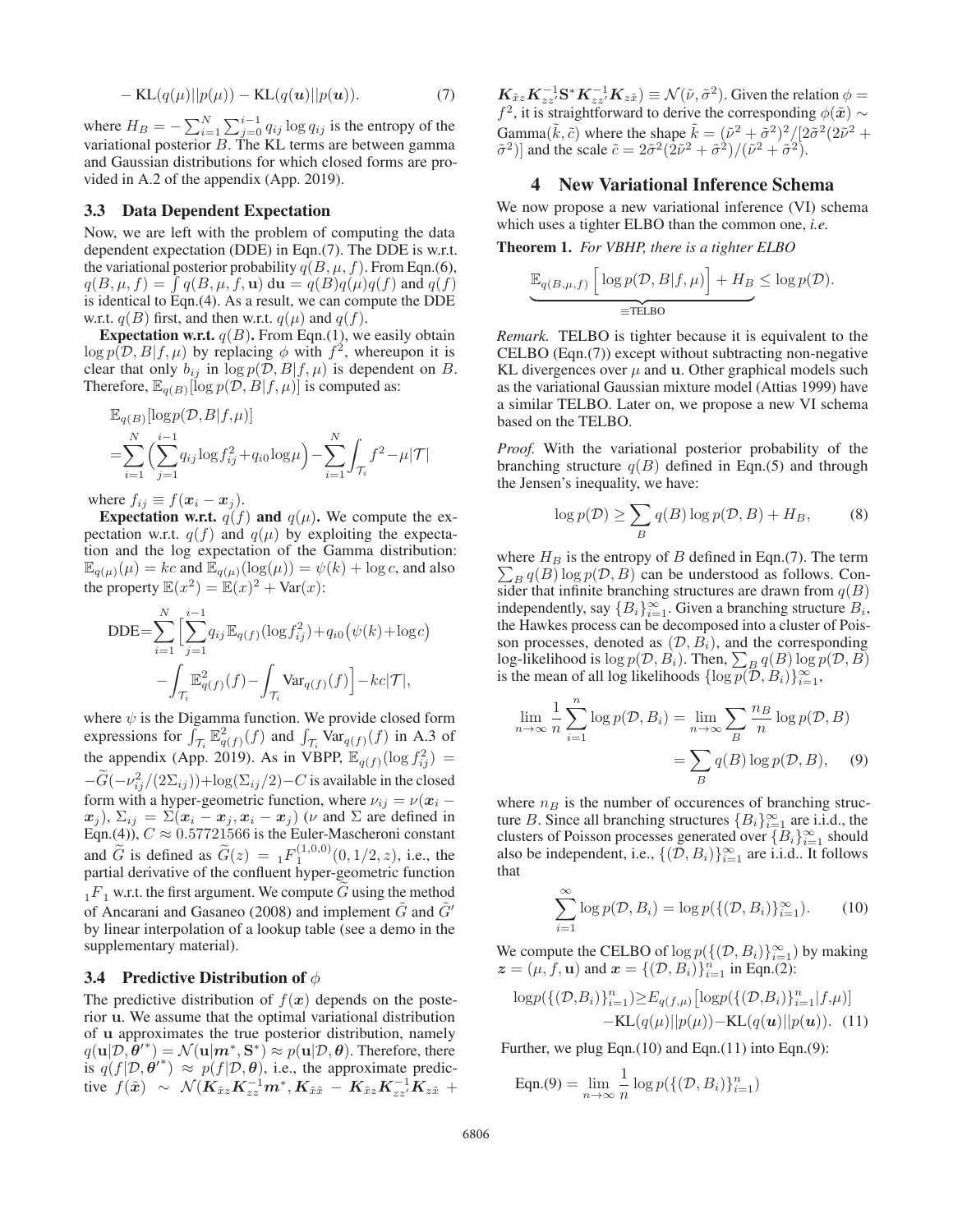$$
\sum_{n \to \infty}^{(a)} \lim_{n \to \infty} \frac{1}{n} E_{q(f,\mu)} \big[ \log p(\{(\mathcal{D}, B_i)\}_{i=1}^n | f, \mu) \big]
$$
  
\n
$$
\stackrel{(b)}{=} \lim_{n \to \infty} \sum_{n_B} \frac{n_B}{n} E_{q(f,\mu)} \big[ \log p(\mathcal{D}, B | f, \mu) \big]
$$
  
\n
$$
= E_{q(f,\mu,B)} \big[ \log p(\mathcal{D}, B | f, \mu) \big]
$$

 $= E_{q(f,\mu,B)} \left[ \log p(\mathcal{D}, B | f, \mu) \right]$ <br>where (a) is because the finite values of KL terms are divided by infinitely large n, and (b) is due to i.i.d.  $(\mathcal{D}, B_i)$  and the variational posterior B being independent of f and  $\mu$ . Finally, we plug the above inequality into Eqn.(8) and obtain the TELBO. П

New Optimization Schema for VBHP To optimize the model parameters, we employ the expectation-maximization algorithm. Specifically, in the **E** step, all  $q_{ij}$  are optimized to maximize the CELBO, and in the M step,  $m$ ,  $S$ ,  $k$  and  $c$  are updated to increase the CELBO. We don't use the TELBO to optimize the variational distributions because it doesn't guarantee minimizing the KL divergence between variational and true posterior distributions. Instead, the TELBO is employed to select GP hyper-parameters:

$$
\{\alpha_i^*\}_{i=1}^R, \gamma^* = \operatorname{argmax}_{\{\alpha_i\}_{i=1}^R, \gamma} \text{TELBO}.
$$

The TELBO bounds the marginal likelihood more tightly than CELBO, and is therefore expected to lead to a better predictive performance — an intuition which we empirically validate in Sec.6.

The updating equations for  $q_{ij}$  are derived through maximization of Eqn.(7) under the constraints  $\sum_{j=0}^{i-1} q_{ij} = 1$  for all i–This maximization problem is dealt with the Lagrange all  $i$ . This maximization problem is dealt with the Lagrange multiplier method, and yields the below updating equations:

$$
q_{ij} = \begin{cases} \exp(\mathbb{E}_{q(f)}(\log f_{ij}^2))/A_i, & j > 0; \\ \theta \exp(\psi(k))/A_i, & j = 0, \end{cases}
$$

where  $A_i = \theta \exp(\psi(k)) + \sum_{j=1}^{i-1} \exp(\mathbb{E}_{q(f)}(\log f_{ij}^2))$  is the normalizer normalizer.

Furthermore, and similarly to VBPP, we fix the inducing points on a regular grid over  $\mathcal T$ . Despite the observation that more inducing points lead to better fitting accuracy (Lloyd et al. 2015; Snelson and Ghahramani 2006), in the case of our more complex VBHP, more inducing points may cause slow convergence (Fig.5a (App. 2019)) for some hyper-parameters, and therefore lead to poor performance in limited iterations. Generally, more inducing points improve accuracy at the expense of longer fitting time.

### 5 Acceleration Trick

Time Complexity Without Acceleration In the E step of model optimization, updating  $q_{ij}$  requires computing the mean and the variance of all  $f_{ij}$ , which both take  $O(M^3 + M^2N^2)$  with N points in the HP and M inducing points. Here, we omit the dimension of data  $R$  since normally  $M > R$  for a regular grid of inducing points. Similarly, in the M step, computing the hyper-geometric term requires the means and variances of all the  $f_{ij}$ . Finally, computation of the integral terms takes  $O(M^3N)$ . Thus, the total time complexity per iteration is  $O(M^3 N + M^2 N^2)$ .

Acceleration to Linear Time Complexity To accelerate our VBHP, similarly to Zhang et al. (2019) we exploit the stationarity of the triggering kernel, assuming the kernel has negligible values for sufficiently large inputs. As a result, sufficiently distant pairs of points do not enter into the computations. This trick reduces possible parents of a point from all prior points to a set of neighbors. The number of relevant neighbors is bounded by a constant  $C$  and as a result the total time complexity is reduced to  $O(CM^3N)$ .

Specifically, we introduce a compact region  $S =$  $\begin{array}{c}\n\bigtimes_{r=1}^{R}[\mathcal{S}_{r}^{\min},\mathcal{S}_{r}^{\max}]\subseteq\mathcal{T}\text{ so that }\phi(x_{i}-x_{j})=0\text{ and }q_{ij}=0\n\end{array}$ <br>if  $x_{i}-x_{i}\notin\mathcal{S}$ . As a result all terms related to  $x_{i}-x_{i}\notin\mathcal{S}$ if  $x_i - x_j \notin S$ . As a result, all terms related to  $x_i - x_j \notin S$ vanish. To choose a suitable  $S$ , we again use the TELBO, taking the smallest *S* for which the TELBO doesn't drop significantly; we optimize  $S_r^{\text{min}}$  and  $S_r^{\text{max}}$  by grid search with other dimensions fixed (so that this step is run  $R$  times in total) and we optimize  $S_r^{\text{min}}$  after optimizing  $S_r^{\text{max}}$ .

Rather than selecting pairs of points in each iteration in the manner of Halpin's trick (Halpin 2012; Zhang et al. 2019), our method pre-computes those pairs, leading to gains in computational efficiency. The similar aspect is that both tricks have hyper-parameters to select to threshold the triggering kernel value. We employ the TELBO for hyper-parameter selection while frequentist methods use the cross validation.

#### 6 Experiments

Evaluation. We employ two metrics: the first is the **L<sup>2</sup>** distance (for cases with a known ground truth), which measures the difference between predictive and truth Hawkes kernels, formulated as  $L_2(\phi_{pred}, \phi_{true}) = (\int_{\mathcal{T}} (\phi_{pred}(\boldsymbol{x}) - \phi_{true}))^2 d\mathbf{x}^{(0.5)}$  and  $L_2(\psi_{pred}(\phi_{true})) = |\psi_{true}|\psi_{true}$  $\phi_{true}(\boldsymbol{x})^2 d\boldsymbol{x}$ <sup>0.5</sup> and  $L_2(\mu_{pred}, \mu_{true}) = |\mu_{pred} - \mu_{true}|$ ; the second is the hold-out log likelihood (HLL), which describes how well the predictive model fits the test data, formulated as  $\log p(\mathcal{D}_{\text{Test}} = \{x_i\}_{i=1}^N | \mu, f) = \sum_{i=1}^N \log \lambda(x_i) - \int_{\mathcal{T}} \lambda$ . To calculate the HLL for each process, we generate a number calculate the HLL for each process, we generate a number of test sequences by every time randomly assigning each point of the original process to either a training or testing sequence with equal probability; HLLs of test sequences are normalized (by dividing test sequence length) and averaged.

**Prediction.** We use the pointwise mode of the approximate posterior triggering kernel as the prediction because it is computationally intractable to find the posterior mode at multiple point locations (Zhang et al. 2019). Besides, we exploit the mode of the approximate posterior background intensity as the predictive background intensity.

Baselines. We use the following models as baselines. (1) A parametric Hawkes process equipped with the sum of exponential (SumExp) triggering kernel  $\phi(x)$  =  $\sum_{i=1}^{K} a_1^i a_2^i \exp(-a_2^i x)$  and the constant background inten-<br>sity (2) The ordinary differential equation (ODE) based non- $\overline{\text{sity}}$ . (2) The ordinary differential equation (ODE) based nonparametric non-Bayesian Hawkes process (Zhou, Zha, and Song 2013). The code is publicly available (Bacry et al. 2017). (3) Wiener-Hopf (WH) equation based non-parametric non-Bayesian Hawkes process (Zhou, Zha, and Song 2013). The code is publicly available (Bacry et al. 2017). (4) The Gibbs sampling based Bayesian non-parametric Hawkes process (Gibbs Hawkes) (Zhang et al. 2019). For fairness, the ARD kernel is used by Gibbs Hawkes and corresponding eigenfunc-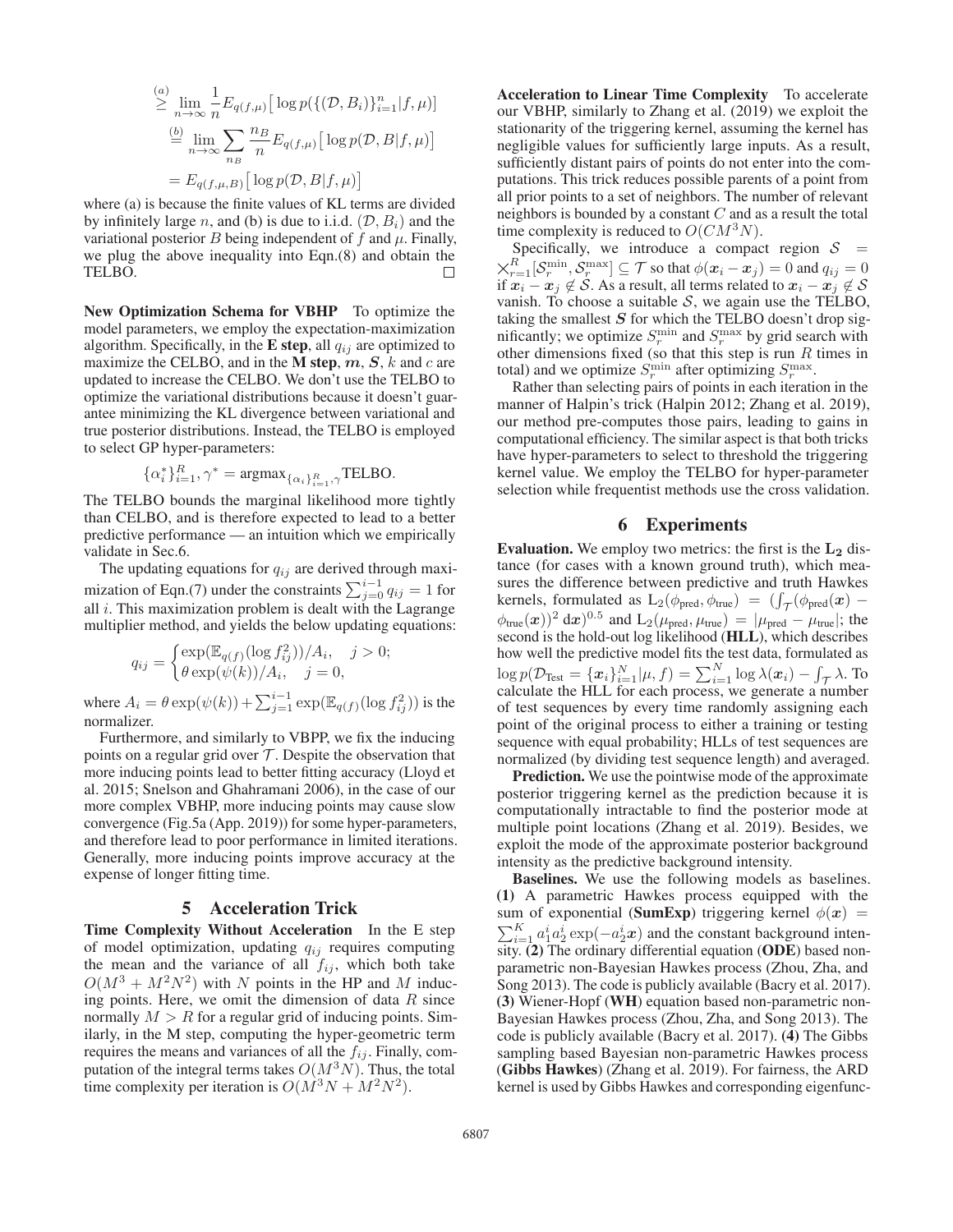

Figure 2: The Relationship between the Log Marginal Likelihood and the L<sub>2</sub> Distance. In (a), the true  $\phi_{\rm sin}$  (dash green) is plotted with the median (solid) and the [0.1, 0.9] interval (filled) of the approximate posterior triggering kernel obtained by VBHP and Gibbs Hawkes (10 inducing points). It uses the maximum point of the TELBO (red star in (b)). In (c), the maximum point of the TELBO is marked. The maximum point overlaps with that of the CELBO.  $[0, 1.4]$  is used as the support of the predictive triggering kernel and 10 inducing points are used.



Figure 3: (a)∼(b) The Relationship between the TELBO and the HLL; (c)∼(d) Average Fitting Time (Seconds) Per Iteration. In (a), the maximum point is marked by the red star. In (b), the maximum points of the TELBO and CELBO are marked by red and blue stars. (c) is plotted on 50 processes. (d) shows the fitting time of Gibbs Hawkes (star) and VBHP (circle) on 120 processes. 10 inducing points are used unless specified.

tions are approximated by Nyström method (Williams and Seeger 2001), where regular grid points are used as VBHP. Different from batch training in (Zhang et al. 2019), all experiments are conduct on single sequences.

### 6.1 Synthetic Experiments

Synthetic Data. Our synthetic data are generated from three Hawkes processes over  $\mathcal{T} = [0, \pi]$ , whose triggering kernels are sin, cos and exp functions respectively, shown as below, and whose background intensities are the same  $\mu = 10$ :

$$
\phi_{\sin}(x) = 0.9[\sin(3x) + 1], x \in [0, \pi/2]; \text{otherwise}, 0; \n\phi_{\cos}(x) = \cos(2x) + 1, x \in [0, \pi/2]; \text{otherwise}, 0; \n\phi_{\exp}(x) = 5 \exp(-5x), x \in [0, \infty).
$$

As a result, for any generated sequence, say  $\{x_i\}_{i=1}^N$ ,  $\mathcal{T}_i =$   $[0, \pi - x_i]$  is used in the CELBO and the TELBO  $[0, \pi - x_i]$  is used in the CELBO and the TELBO.

**Model Selection.** As the marginal likelihood  $p(\mathcal{D}|\boldsymbol{\theta})$  is a key advantage of our method over non-Bayesian approaches (Zhou, Zha, and Song 2013; Bacry and Muzy 2014), we investigate its efficacy for model selection. Fig.2b shows the contour plot of the approximate log marginal likelihood (the TELBO) of a sequence. It is observed that the contour plot of the TELBO has agreement to the contour plots of  $L_2(\phi)$  (Fig.2c) — GP hyper-parameters with relatively high marginal likelihoods have relatively low  $L_2$  errors. Fig.2a plots the posterior triggering kernel corresponding to the maximal approximate marginal likelihood. Similar agreement is also observed between the TELBO and the HLL (Fig.3a, 3b). This demonstrates the practical utility of both the marginal likelihood itself and our approximation of it.

Evaluation. To evaluate VBHP on synthetic data, 20 sequences are drawn from each model and 100 pairs of train and test sequences drawn from each sample to compute the HLL. We select GP hyper-parameters of Gibbs Hawkes and of VBHP by maximizing approximate marginal likelihoods. Table 2 shows evaluations for baselines and VBHP (using 10 inducing points for trade-off between accuracy and time, so does Gibbs Hawkes) in both  $L_2$  and HLL. VBHP achieves the best performance but is two orders of magnitudes slower than Gibbs Hawkes per iteration (shown as Fig.3c and 3d). The TELBO performs closely to the CELBO in the  $L_2$  error and this is also reflected in Fig.2c where the maximum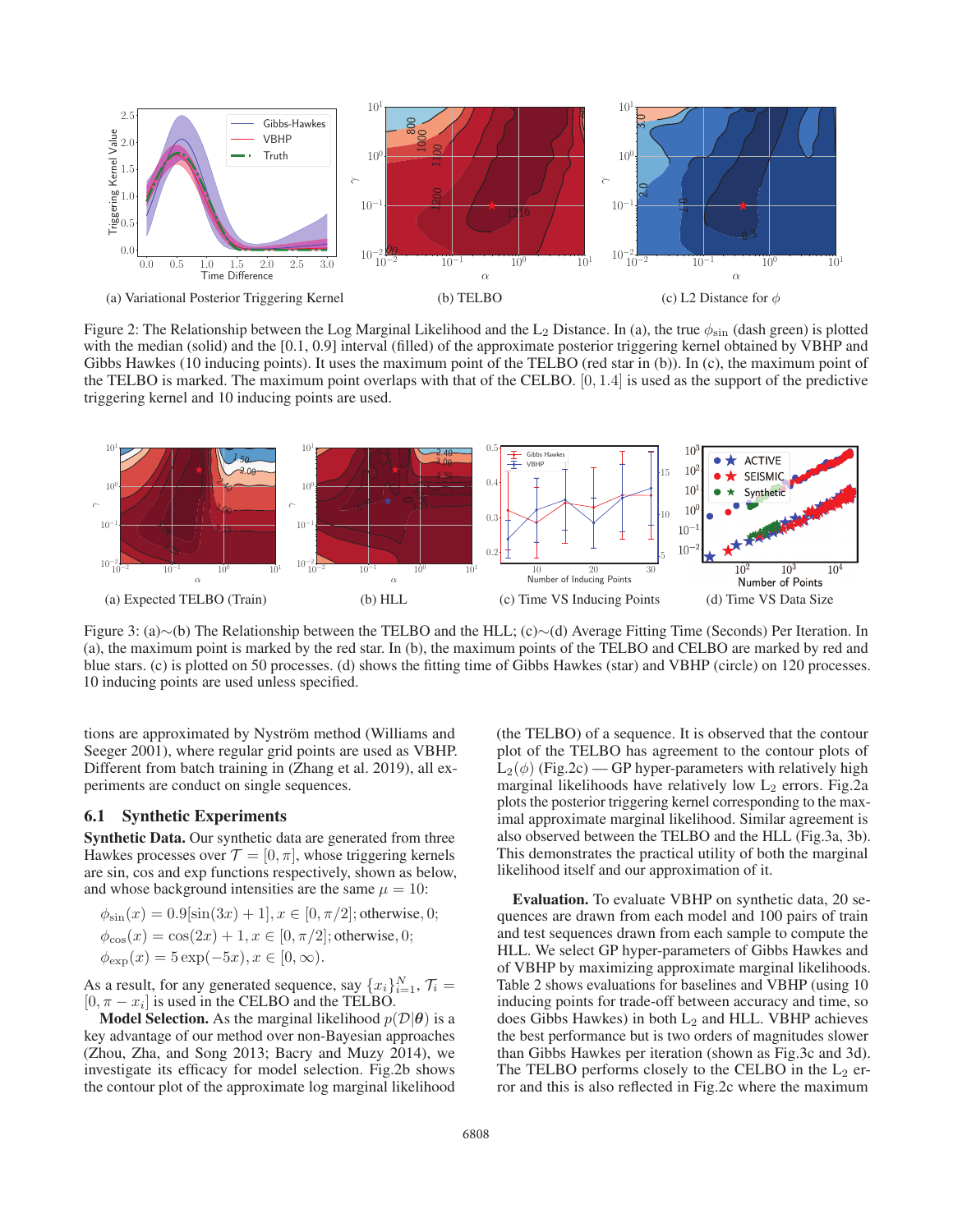| Measure    | Data           | SumExp                                                             | <b>ODE</b>                                 | WH                                         | Gibbs Hawkes                               | VBHP(C)                                             | VBHP(T)                                    |
|------------|----------------|--------------------------------------------------------------------|--------------------------------------------|--------------------------------------------|--------------------------------------------|-----------------------------------------------------|--------------------------------------------|
| $L_{2}$    | Sin            | $\phi:0.693_{\pm 0.028}$                                           | $0.665_{\pm 0.121}$                        | $2.463_{\pm 0.145}$                        | $0.408_{\pm 0.198}$                        | $\textbf{0.152}_{\pm 0.091}$                        | $0.183_{\pm 0.076}$                        |
|            |                | $\mu$ :2.968 <sub>±1.640</sub>                                     | $4.514_{\pm 3.808}$                        | $6.794_{\pm 5.054}$                        | $4.108_{\pm 3.949}$                        | $0.640_{\pm 0.528}$                                 | $\textbf{0.579}_{\pm 0.523}$               |
|            | $\cos$         | $\phi:0.473_{\pm 0.102}$                                           | $0.697_{\pm 0.065}$                        | $1.743_{\pm 0.083}$                        | $0.667_{\pm 0.686}$                        | $0.325_{\pm 0.073}$                                 | $\textbf{0.292}_{\pm 0.096}$               |
|            | Exp            | $\mu$ :2.751 <sub>±1.902</sub><br>$\phi\mathbf{:0.133}_{\pm0.138}$ | $7.030_{\pm 5.662}$                        | $6.099_{\pm 4.613}$                        | $4.685_{\pm 4.421}$                        | $0.555_{\pm 0.294}$                                 | $\textbf{0.515}_{\pm 0.293}$               |
|            |                | $\mu$ :3.290 $\pm$ 1.991                                           | $1.835_{\pm 0.539}$<br>$8.969_{\pm 8.604}$ | $2.254_{\pm 2.042}$<br>$16.66_{\pm 20.95}$ | $0.676_{\pm 0.233}$<br>$7.648_{\pm 9.647}$ | $0.257_{\pm 0.086}$<br>$\textbf{0.471}_{\pm 0.432}$ | $0.235_{\pm 0.102}$<br>$0.486_{\pm 0.418}$ |
|            |                |                                                                    |                                            |                                            |                                            |                                                     |                                            |
| <b>HLL</b> | Sin            | $3.490_{\pm 0.400}$                                                | $3.489_{\pm 0.413}$                        | $3.233_{\pm 0.273}$                        | $3.492_{\pm 0.406}$                        | $3.488_{\pm 0.400}$                                 | $\textbf{3.497}_{\pm 0.406}$               |
|            | $\cos$         | $3.874_{\pm 0.544}$                                                | $3.872_{\pm 0.552}$                        | $3.613_{\pm 0.373}$                        | $3.871_{\pm 0.562}$                        | $3.876_{\pm 0.541}$                                 | $\textbf{3.878}_{\pm 0.548}$               |
|            | Exp            | $2.825_{\pm 0.481}$                                                | $2.822_{\pm 0.496}$                        | $2.782_{\pm 0.490}$                        | $2.826_{\pm 0.492}$                        | $2.826_{\pm 0.491}$                                 | $\bm{2.829}_{\pm 0.487}$                   |
|            | <b>ACTIVE</b>  | $1.692_{\pm 1.371}$                                                | $0.880_{\pm 2.716}$                        | $0.710_{\pm 0.943}$                        | $1.323_{\pm 2.160}$                        | $1.824_{\pm 1.159}$                                 | $1.867_{\pm1.181}$                         |
|            | <b>SEISMIC</b> | $2.943_{\pm 0.959}$                                                | $2.582_{\pm 1.665}$                        | $1.489_{\pm 1.796}$                        | $3.110_{\pm 1.251}$                        | $3.143_{\pm 0.895}$                                 | $\bf{3.164}_{\pm 0.843}$                   |
|            |                |                                                                    |                                            |                                            |                                            |                                                     |                                            |

Table 2: Results on Synthetic and Real World Data (Mean  $\pm$  One Standard Variance). VBHP (C) and (T) use the CELBO and the TELBO to update the hyper-parameters respectively.

points of the TELBO and the CELBO overlap. In contrast, the TELBO consistently improves the performance of VBHP in the HLL, which is also reflected in Fig.3b where hyperparameters selected by the TELBO tend to have a higher HLL. Interestingly, when the parametric model SumExp uses the same triggering kernel (a single exponential function) as the ground truth  $\phi_{\text{exp}}$ , SumExp fits  $\phi_{\text{exp}}$  best in L<sub>2</sub> distance while due to learning on single sequences, the background intensity has relatively high errors. Although our method is not aware of the parametric family of the ground truth, it performs well. Compared with non-parametric frequentist methods which have strong fitting capacity but suffer from noisy data and have difficulties with hyper-parameter selection, our Bayesian solution overcomes these disadvantages and achieves better performance.

### 6.2 Real World Experiments

Real World Data. We conclude our experiments with two large scale tweet datasets. ACTIVE (Rizoiu et al. 2018) is a tweet dataset which was collected in 2014 and contains ∼41k (re)tweet temporal point processes with links to Youtube videos. Each sequence contains at least 20 (re)tweets. SEIS-MIC (Zhao et al. 2015) is a large scale tweet dataset which was collected from October 7 to November 7, 2011, and contains ∼166k (re)tweet temporal point processes. Each sequence contains at least 50 (re)tweets.

Evaluation. Similarly to synthetic experiments, we evaluate the fitting performance by averaging HLL of 20 test sequences randomly drawn from each original datum. We scale all original data to  $\mathcal{T} = [0, \pi]$  (leading to  $\mathcal{T}_i = [0, \pi - x_i]$ used in the CELBO and the TELBO for a sequence  $\{x_i\}_{i=1}^N$ ) and employ 10 inducing points to balance time and accuracy. The model selection is performed by maximizing the approximate marginal likelihood. The obtained results are shown in Table 2. Again, we observe similar predictive performance of VBHP: the TELBO performs better the CELBO; VBHP achieves best scores. This demonstrates our Bayesian model and novel VI schema are useful for flexible real life data.

**Fitting Time.** We further evaluate the fitting speed<sup>2</sup> of

VBHP and Gibbs Hawkes on synthetic and real world point processes, which is summarized in Fig.3c and 3d. The fitting time is averaged over iterations and we observe that the increasing trends with the number of inducing points and with the data size are similar between Gibbs Hawkes and VBHP. Although VBHP is significantly slower than Gibbs Hawkes per iteration, VBHP converges faster, in 10∼20 iterations (Fig.5 (App. 2019)), giving an average convergence time of 549 seconds for a sequence of 1000 events, compared to 699 seconds for Gibbs Hawkes. The slope of VBHP in Fig.3d is 1.04 (log-scale) and the correlation coefficient is 0.96, so we conclude that the fitting time is linear to the data size.

## 7 Conclusions

In this paper, we presented a new Bayesian non-parametric Hawkes process whose triggering kernel is modulated by a sparse Gaussian process and background intensity is Gamma distributed. We provided a novel VI schema for such a model: we employed the branching structure so that the common ELBO is maximized by the expectation-maximization algorithm; we contributed a tighter ELBO which performs better in model selection than the common one. To address the difficulty with scaling with the data size, we utilize the stationarity of the triggering kernel to reduce the number of possible parents for each point. Different from prior acceleration methods, ours enjoys higher efficiency. On synthetic data and two large Twitter diffusion datasets, VBHP enjoys linear fitting time with the data size and fast convergence rate, and provides more accurate predictions than those of stateof-the-art approaches. The novel ELBO is also demonstrated to exceed the common one in model selection.

## 8 Acknowledgements

We would like to thank Dongwoo Kim for helpful discussions. Rui is supported by the Australian National University and Data61 CSIRO PhD scholarships.

<sup>&</sup>lt;sup>2</sup>The CPU we use is Intel(R) Core(TM) i7-7700 CPU @

<sup>3.60</sup>GHz and the language is Python 3.6.5.